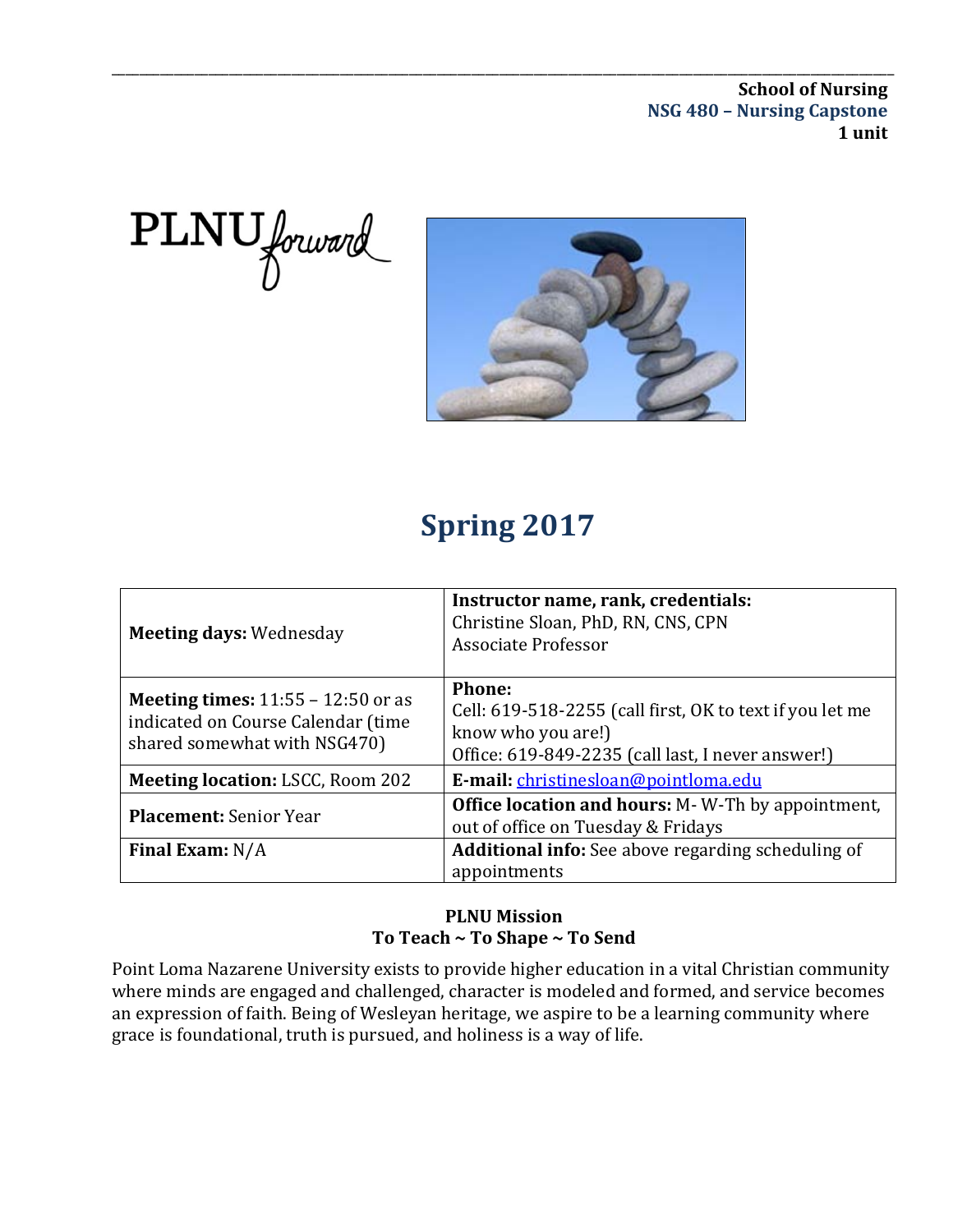#### **SON Vision Statement**

The School of Nursing at Point Loma Nazarene University embraces, as a covenant, the commitment to excellence within a dynamic Christian environment in which each one will engage in the sacred work of nursing. This sacred work involves symbolically removing one's shoes in service of others.

*Take off your sandals for the place you are standing is holy ground. Exodus 3:5 NIV* 

#### **SON Mission Statement**

The School of Nursing at Point Loma Nazarene University exists to support the university Wesleyan mission and to provide an interdisciplinary learning program of excellence. Graduates of the SON are distinctly identified by grace, truth and holiness, serving others after the example of Christ, as they are sent to fulfill their calling as professional nurses.

*So He got up from the meal, took off His outer clothing, and wrapped a towel around His waist. After that, He poured water into a basin and began to wash His disciple's feet, drying them with a towel that was wrapped around Him. John 13: 4-5 NIV* 

*Now that I, your Lord and Teacher, have washed your feet, you also should wash one another's feet. I have set you an example that you should do as I have done for you. John 13: 14-15 NIV* 

Faculty reserves the right to make necessary schedule changes to the syllabus as the semester progresses.<br>Every attempt will be made to minimize the inconvenience to the student in the event of a

change to the syllabus. Students will be notified of changes via eClass announcement section, with accompanying email notification, in a timely manner.

#### **COURSE DESCRIPTION**

Analysis and synthesis of transitional concepts, topics, and issues for students assuming a professional nursing role.

Prerequisite(s): Senior standing in Nursing program. Corequisite(s):  $NSG 481$  and  $NSG 470$ 

Note: A minimum grade of "C" must be achieved in all co-requisite courses in order to progress in the program.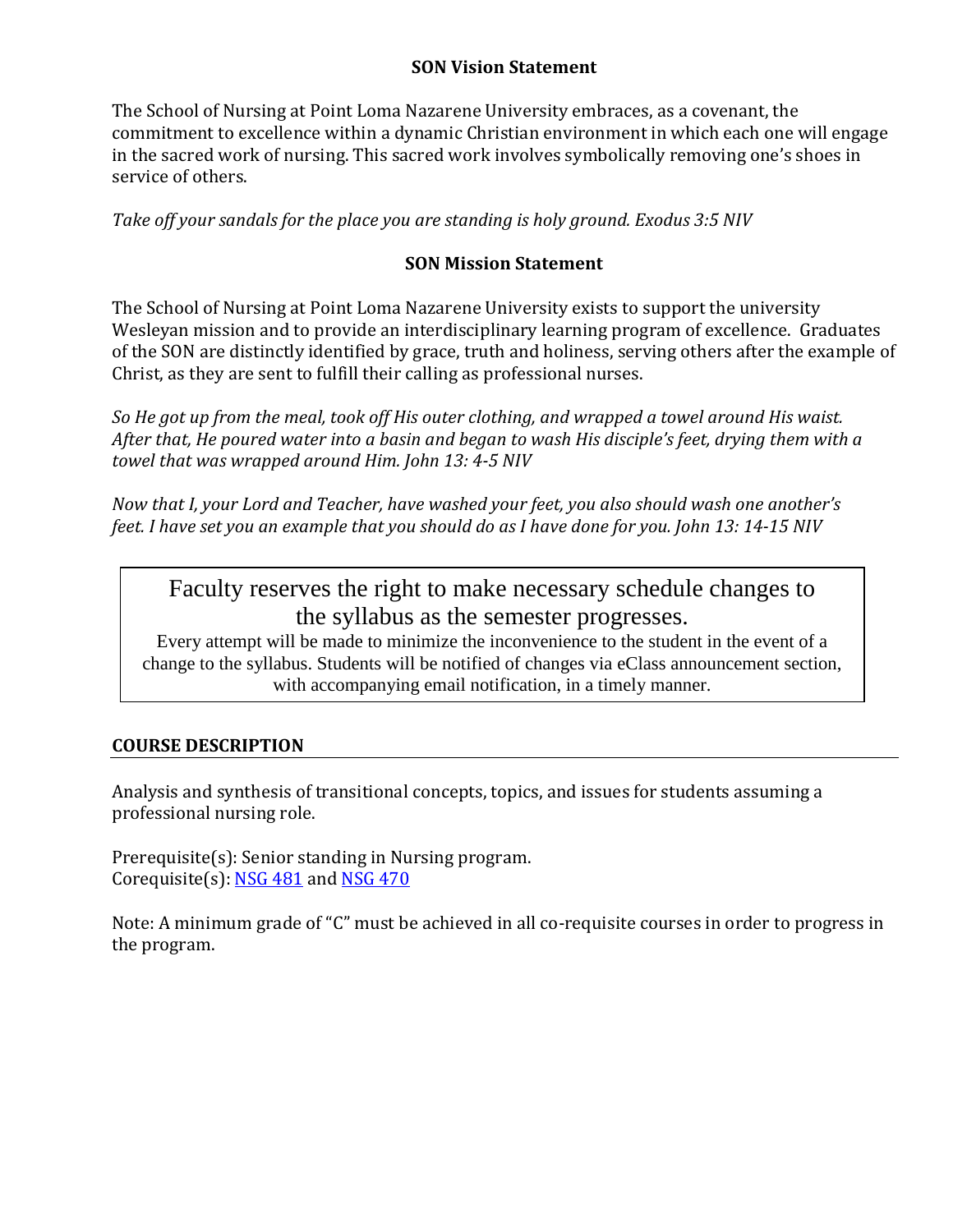#### **PROGRAM VALUES & COURSE LEARNING OUTCOMES**

Upon completion of NSG 480, the student will meet the following outcomes:

**Inquiring Faithfully -** Student will demonstrate knowledge, skill and behavior of the evidence-based practice of nursing which integrates growth in reasoning, analysis, decision-making and the application of theory with the goal of advocating for others and/or self. This includes holistic nursing skills and the nursing process.

- Initiates dialogue regarding current practice to improve healthcare
- Demonstrates the use of evidence-based practices as an advocate for self and others
- Promotes positive client outcomes using evidence-based data
- Provides holistic care by considering all of the client needs (e.g. physical, psychosocial, spiritual, environmental) including family in a multicultural community
- Engages in self-care practices that facilitate optimal care of clients

**Caring Faithfully -** The student will embrace a calling to the ministry of compassionate care for all people in response to God's grace, which aims to foster optimal health and bring comfort in suffering and death.

- Demonstrates compassionate care to all people while mirroring Christ's love for all.
- Partners with the community to establish a trusting relationship
- Demonstrates ethics and values consistent with the practice of professional nursing.

**Communicating Faithfully -** The student will actively engage in the dynamic interactive process that is intrapersonal and interpersonal with the goal of advocating for others and/or self. This includes effective, culturally appropriate communication conveys information, thoughts, actions and feelings through the use of verbal and nonverbal skills.

- Engages in active listening to promote therapeutic relationships
- Demonstrates effective verbal and nonverbal communication skills to provide patient care
- Dialogs with members of the healthcare team, including the patient, to facilitate positive patient outcomes.
- Advocates for patients/families and self

• Implements patient care while honoring the diversity of patients, families and communities

**Following Faithfully -** Defined as claiming the challenge from Florence Nightingale that nursing is a "divine imposed duty of ordinary work." The nursing student will integrate the ordinary work by complying with and adhering to regulatory and professional standards (e.g. ANA Code of Ethics, the California Board of Registered Nursing, Scope of Nursing Practice, SON Handbook). This includes taking responsibility, being accountable for all actions and treating others with respect and dignity.

- Engages in a professional practice environment that promotes nursing excellence
- Provides patient care within the boundaries designated by regulatory agencies, professional practices and ethical standards of a Christian nurse
- Avails self of learning opportunities to cultivate the life-long learning process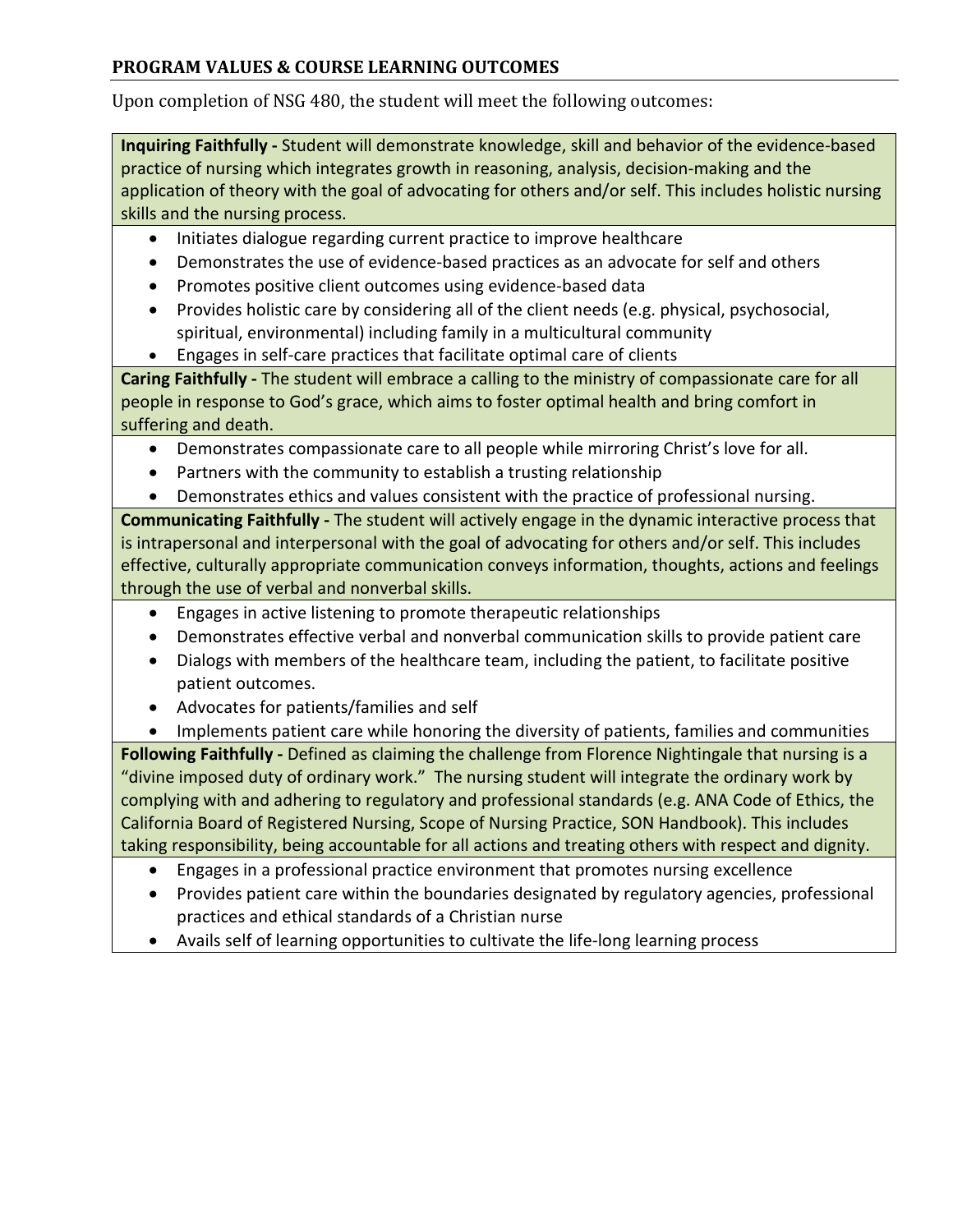**Leading Faithfully -** The student will incorporate a foundational relationship with Christ and others and embrace a willingness to serve others in the midst of life circumstances (e.g., illness, injustice, poverty). The student will role-model the need for "Sabbath Rest" as a means of personal renewal, and true care of the self, so that service to others is optimally achieved. The student will incorporate the characteristics of a servant leader including: humility, courage, forgiveness, discernment.

- Provides graceful service through compassionate responses to others' needs
- Demonstrates the principles of a servant leader as a reflection of Christ's love.
- Exhibits patient advocacy that reflects sensitivity to diversity in a holistic manner

#### **COURSE CREDIT HOUR INFORMATION**

In the interest of providing sufficient time to accomplish the stated Course Learning Outcomes, this class meets the PLNU credit hour policy for a 1-unit class delivered over 15 weeks. Specific details about how the class meets the credit hour requirement can be provided upon request.

#### **COURSE CONTENT OUTLINE (TOPIC OUTLINE)**

- StrengthsQuest Retake Assignment
- Unseen Environment class discussion
- Working Toward Shalom class discussion
- Creative Project Revisited
- Tell the Story Revisited/Community Panel Mock Interviews
- Transition to the RN Role Guest Panel

#### **LEARNING STRATEGIES**

Discussion/Seminar, Creative project, Reflection, Interviews with Community Members, Self-Video

#### **ATTENDANCE AND PARTICIPATION**

Regular and punctual attendance at all classes is considered essential to optimum academic achievement. If the student is absent from more than 10 percent of class meetings, the faculty member has the option of filing a written report which may result in de-enrollment. If the absences exceed 20 percent, the student may be de-enrolled without notice. If the date of deenrollment is past the last date to withdraw from a class, the student will be assigned a grade of W or WF consistent with university policy in the grading section of the catalog. See [Academic Policies](http://www.pointloma.edu/experience/academics/catalogs/undergraduate-catalog/point-loma-education/academic-policies) in the undergrad student catalog.

#### **INCOMPLETE AND LATE ASSIGNMENTS**

All assignments are to be submitted as specified by faculty, including assignments posted in Canvas. Life happens. If it does, please communicate with me early and often!! You must be proactive. Assignments that are turned in late without prior communication OR approval from faculty will have a full 10% deducted from the possible point total for each day (0-24 hours) late. All assignments are to be submitted as specified by faculty (via email or paper copy), including assignments completed in Eclass. Assignments turned in without a name will not be graded.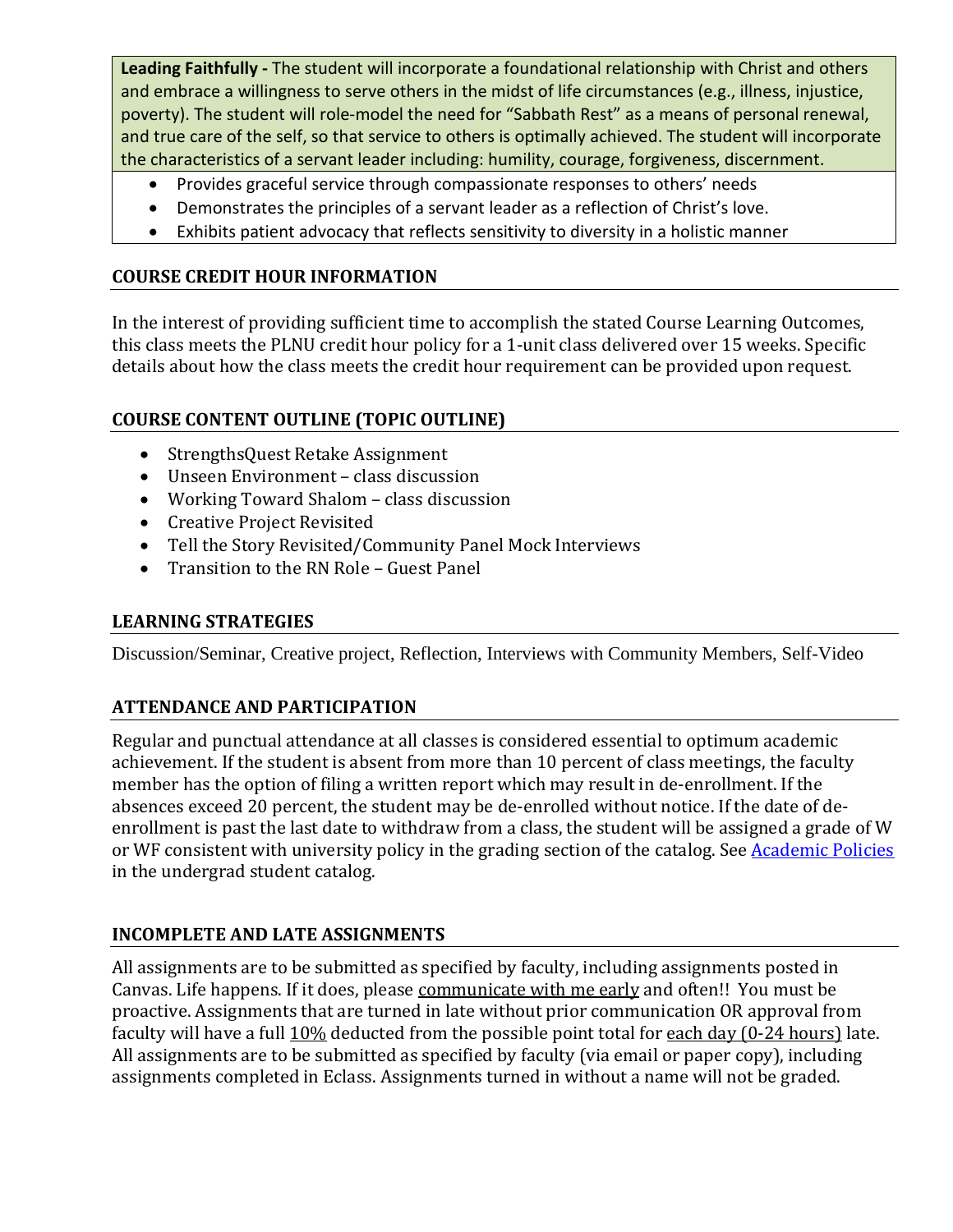#### **ACADEMIC DISHONESTY**

Students should demonstrate academic honesty by doing original work and by giving appropriate credit to the ideas of others. As explained in the university catalog, academic dishonesty is the act of presenting information, ideas, and/or concepts as one's own when in reality they are the results of another person's creativity and effort. Violations of university academic honesty include cheating, plagiarism, falsification, aiding the academic dishonesty of others, or malicious misuse of university resources. A faculty member who believes a situation involving academic dishonesty has been detected may assign a failing grade for a) that particular assignment or examination, and/or b) the course following the procedure in the university catalog. Students may appeal also using the procedure in the university catalog. See **AcademicPolicies** for further information.

#### **School of Nursing Professional Standards**

Students are required to adhere to professional standards while students at PLNU. The School of Nursing has developed these standards to provide clarification of expected professional behaviors.

- *Present yourself professionally in all interactions with all persons.*
- *Behave in an honest and ethical manner*
- *Utilize respectful communication*
- *Be proactive rather than reactive*
- *Be accountable for your behavior and actions*
- *Be prepared and punctual*

#### **ADDITIONAL GUIDELINES**

- **Use of Technology:** Point Loma Nazarene University encourages the use of technology for learning, communication, and collaboration. The use of laptops, cell phones and other electronic devices in the classroom is at the discretion of the professor. It is considered unprofessional and discourteous to use any device during class time for reasons other than course related purposes. Cell phones should be kept on vibrate or silent during class time unless arrangements have previously been made with the professor.
- **Social Media:** Social networking sites are a great way to connect with many others. All students are advised to employ professional standards on these sites; stay positive, never criticize, condemn or complain. A general rule to follow: if what you have posted does not enhance your professional image then it probably needs to be excluded from posting! Hospitals/employers do look at Facebook!
- **Academic Honesty:** Plagiarism or cheating in any nursing or non-nursing class as a pre-nursing or nursing major will have consequences within the School of Nursing. Disciplinary action will be at the discretion of the instructor, the guidance of the Dean of the School of Nursing, and SON handbook, and may include assignment/class failure, as well as possible dismissal from the program.

#### **ACADEMIC ACCOMMODATIONS**

While all students are expected to meet the minimum academic standards for completion of this course as established by the instructor, students with disabilities may request academic accommodations. At Point Loma Nazarene University, students must request that academic accommodations by filing documentation with th[e Disability Resource Center](http://www.pointloma.edu/experience/offices/administrative-offices/academic-advising-office/disability-resource-center) (DRC), located in the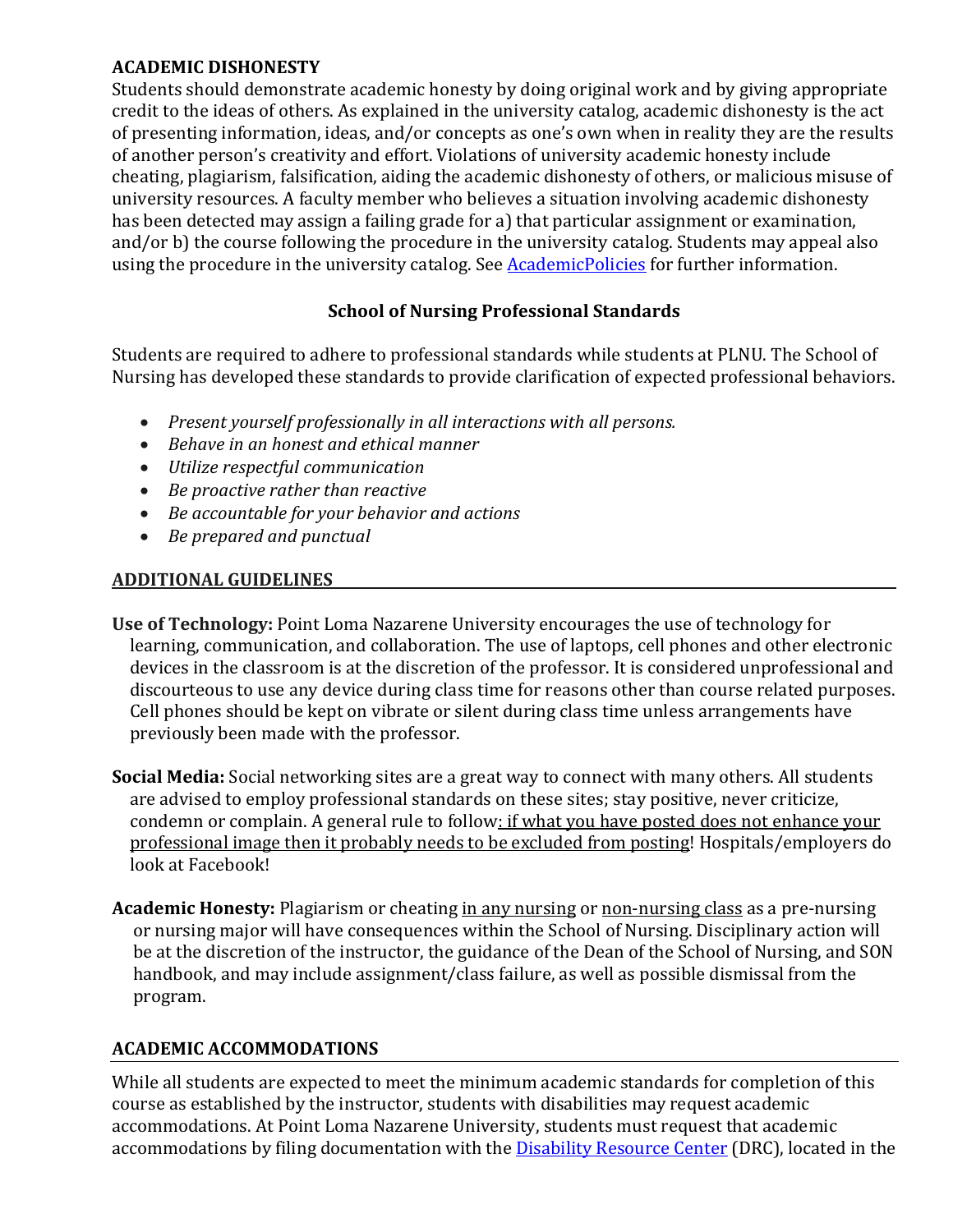Bond Academic Center. Once the student files documentation, the Disability Resource Center will contact the student's instructors and provide written recommendations for reasonable and appropriate accommodations to meet the individual needs of the student. See [Academic Policies](http://www.pointloma.edu/experience/academics/catalogs/undergraduate-catalog/point-loma-education/academic-policies) in the undergrad student catalog.

#### **FERPA POLICY**

In compliance with federal law, neither PLNU student ID nor social security number should be used in publicly posted grades or returned sets of assignments without student written permission. This class will meet the federal requirements by (Note: each faculty member should choose one strategy to use: distributing all grades and papers individually; requesting and filing written student permission; or assigning each student a unique class ID number not identifiable on the alphabetic roster.). Also in compliance with FERPA, you will be the only person given information about your progress in this class unless you have designated others to receive it in the "Information Release" section of the student portal. See [Policy Statements](http://www.pointloma.edu/experience/academics/catalogs/undergraduate-catalog/policy-statements) in the undergrad student catalog.

#### **EXAMINATION POLICY**

Examinations may be deferred due only to illness or because of other equally valid conditions over which the student has no control". Extenuating circumstances will be determined by the faculty of record.

Successful completion of this class requires taking the **FINAL** examination **on its scheduled day**. The final examination schedule is posted on the [Class Schedules](http://www.pointloma.edu/experience/academics/class-schedules) site. No requests for early examinations or alternative days will be approved.

#### **USE OF TECHNOLOGY**

Point Loma Nazarene University encourages the use of technology for learning, communication, and collaboration. The use of technology during class will be determined at the discretion of the faculty.

#### **SCHOOL OF NURSING – GRADING POLICIES**

• **Grading Scale** to be used for all exams and final course grades:

 $93-100\% = A$  $90 - 92\% = A$  $87 - 89\% = B +$  $84 - 86\% = B$  $81 - 83\% = B$  $78 - 80\% = C +$  $75 - 77\% = C$  - Must have minimum of 75% to progress in the program  $73 - 74\% = C$  $71 - 72\% = D +$  $68 - 70\% = D$ Below  $68% = F$ 

• The Professor of Record has the authority to determine the schedule and re-scheduling of examinations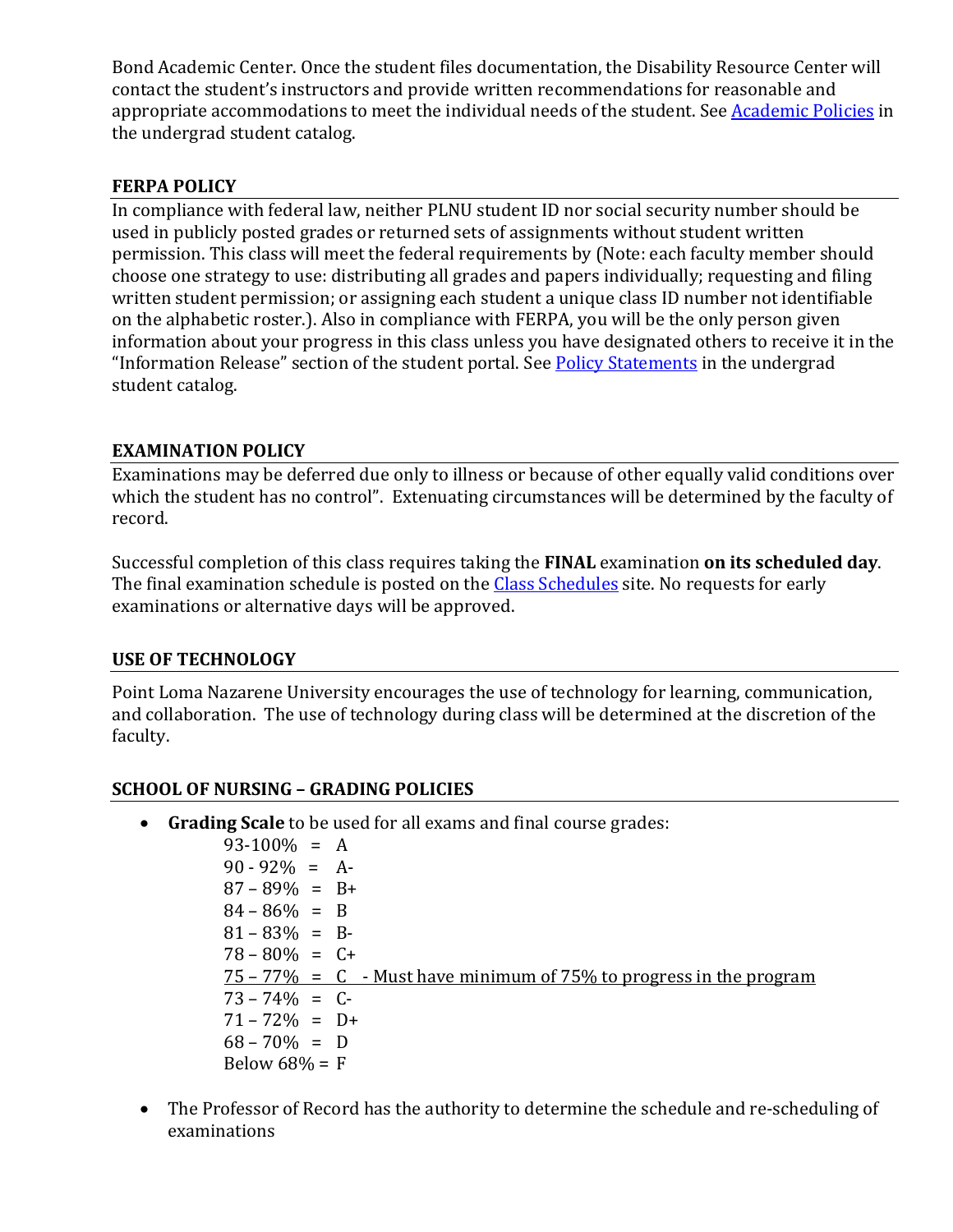- All assigned course work, regardless of grade, must be completed to receive a final course grade.
- In order to receive a passing grade in the course, the student must achieve a cumulative average of 75% on tests and quizzes. Grades/points will not be rounded. For example: 80.5% does not round to 81% resulting in a grade of C+ instead of a B-. A grade of less than a "C" (Below 75%) prohibits the student from continuing in the nursing program until the course is repeated with a satisfactory grade of  $\geq$  C.
- A grade of at least a "C" in each nursing theory, prerequisite, and/or co requisite course is required in order to progress to the next course or level. The nursing theory and related clinical courses must be taken concurrently and the student must receive a passing grade of "Credit" in the clinical course in order to progress to the next course or level.
- Throughout the curriculum (whether pre-nursing or nursing) students may repeat one prerequisite or nursing course. With the need for a second repeat of any pre-requisite or nursing course the student will be dismissed from the nursing program.

#### **COURSE-SPECIFIC POLICIES**

#### **METHODS OF ASSESSMENT & EVALUATION**

Exams: None!! (1 little quiz).

Assignments: See Method of Evaluation below.

Professional Dress Day Guidelines (see calendar):

- Business/Interview appropriate
- Conservative suit, slacks, jacket, dress shirt/blouse, skirt (at or below the knee)
- Clean, wrinkle-free
- Loose-fitting clothing.
- Closed-toe shoes
- No flip-flops or sandals or athletic shoes
- Shirts do not expose cleavage, chest or midriff
- Undergarments are not visible
- Conservative jewelry is worn
- Hair is unadventurous, styled, neat and off-the-collar.

PLNU email will be used for official class communication and students are expected to check messages each weekday with exception to holidays. NSG 480 syllabus, assignments, grades and announcements will be made through Canvas. This site needs to be checked regularly.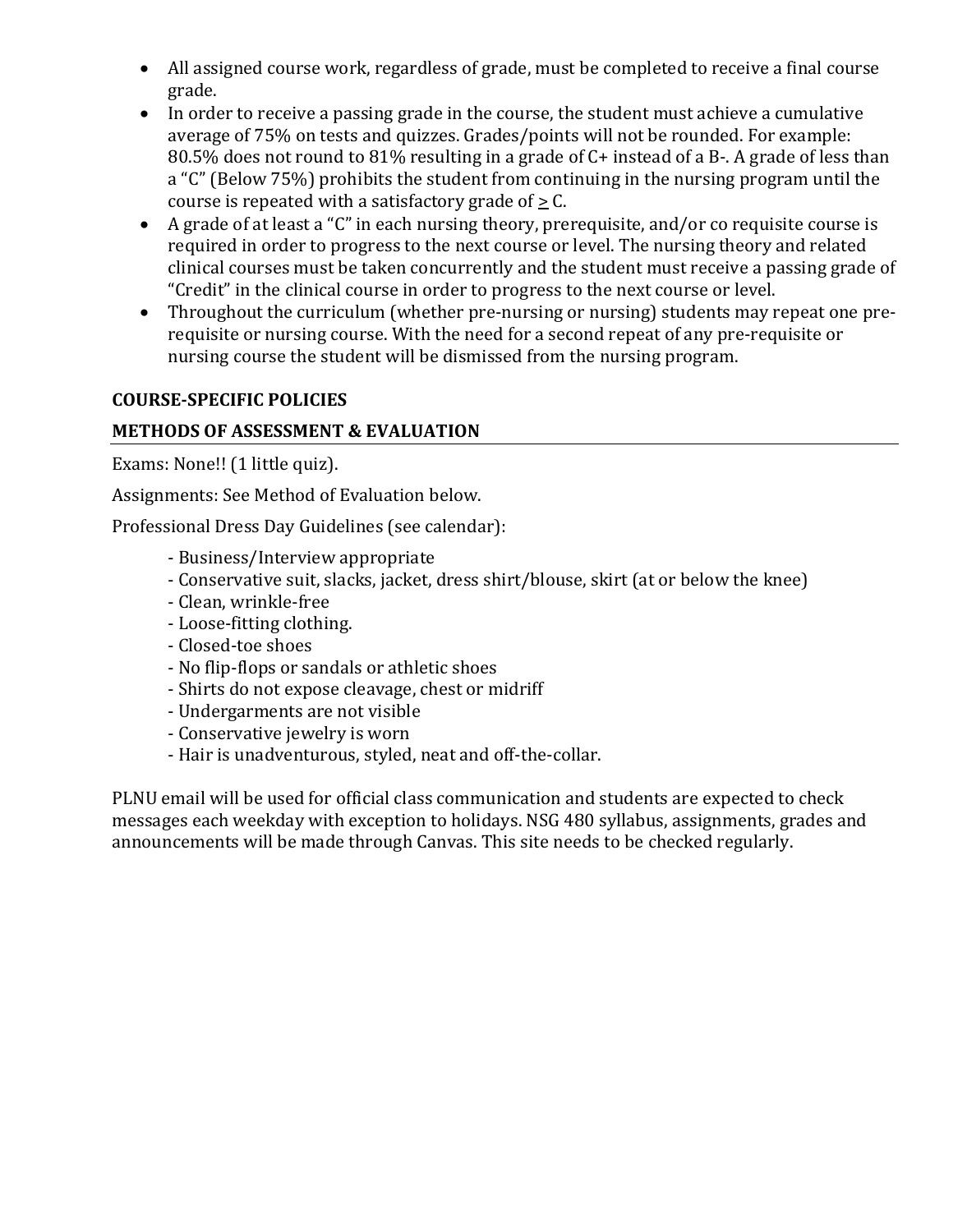|                          | Date<br>Completed                       | <b>Method of Evaluation</b>     | Possible points | Earned<br>points |
|--------------------------|-----------------------------------------|---------------------------------|-----------------|------------------|
|                          |                                         | Syllabus Review & Quiz          | 5               |                  |
| Assignments              |                                         | StrengthsQuest<br>Retake/Assign | 10              |                  |
|                          |                                         | Tell the Story Revisited        | 30              |                  |
|                          |                                         | Creative Project Revisited      | 25              |                  |
|                          |                                         | Journal: Humility               | 20              |                  |
| <b>Guided Reflective</b> |                                         | Journal: Courage                | 20              |                  |
|                          |                                         | Journal: Discernment            | 20              |                  |
| Journals,                |                                         | Journal: Forgiveness            | 20              |                  |
|                          |                                         | Journal: Your Choice            | 20              |                  |
|                          |                                         | Journal: Your Choice            | 20              |                  |
|                          | <b>Total Points Possible for Course</b> |                                 | 180 points      |                  |

#### **REQUIRED TEXTS & RECOMMENDED STUDY RESOURCES**

Same as NSG 470 & NSG 481:

Shelly, J.A. & Miller, A.B. (2006). *Called to care* (2<sup>nd</sup> Ed). Illinois; IVP Academic. (Text from NSG **150!!**)

#### **PORTFOLIO REQUIREMENT**

At the conclusion of each course, students are expected to complete/update a LiveText® portfolio including self-evaluation of outcomes using the BSN Growth Portfolio template. The portfolio provides evidence supporting professional development and attainment of PLNU SON BSN graduate outcomes. For this course, the following assignment(s) are **required** to be submitted in LiveText®.

- Guided Reflective Assignments: Humility, Courage, Discernment, Forgiveness
- StrengthsQuest<sup>®</sup> Then & Now Assignment
- Tell the Story Revisited
- Creative Project Revisited

Students are strongly encouraged to submit additional coursework into LiveText to demonstrate personal and professional growth.

#### **LEADERSHIP REQUIREMENT**

Attendance of at least one SON meeting is required on an annual basis for each student.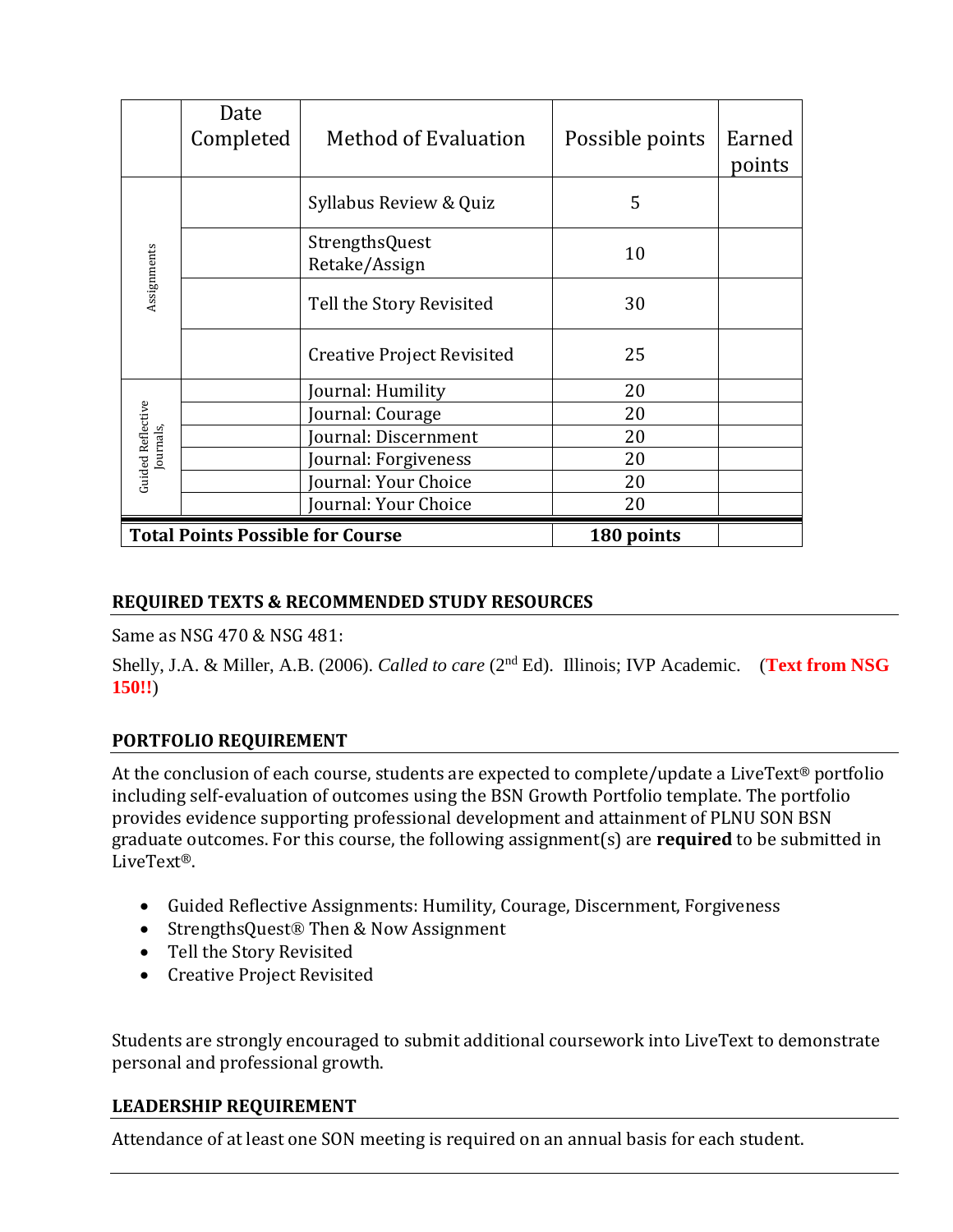#### **REQUIRED LEARNING ACTIVITIES**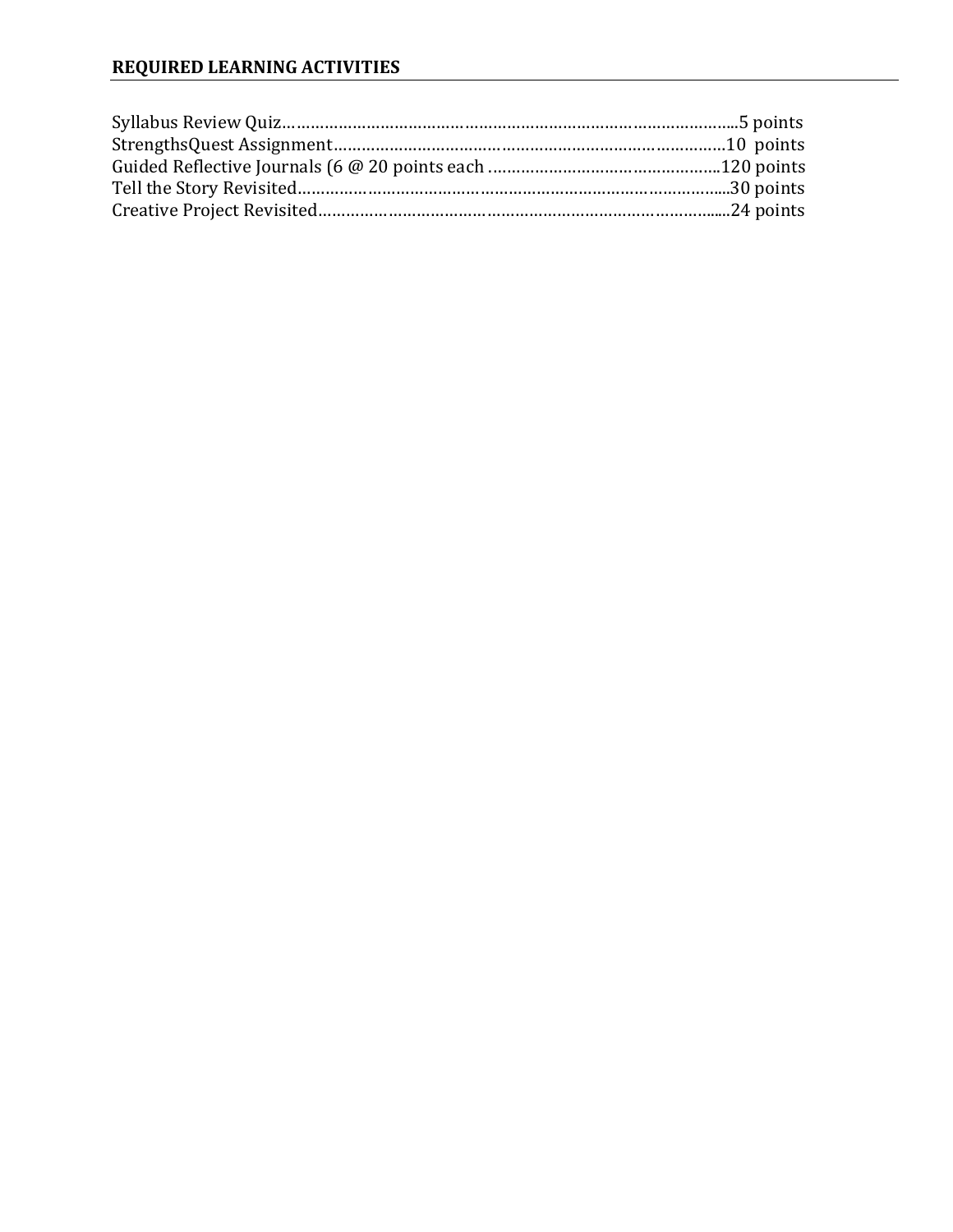#### **LEARNING ACTIVITY #1:** Guided Reflective Assignment (120 points)

#### **Purpose:**

Maintain a guided reflective assignment of weekly clinical activities, personal evaluation, and lessons learned in clinical experiences of NSG481. Please journal about a significant clinical situation or critical incident that you experience during the clinical shift. Address each of the sections listed in the rubric – use these sections as headers to assist the reader in identifying key content. The bulleted prompts are there to guide you through each section of your journal paper. All HIPAA requirements must be upheld; therefore, pseudonyms must be used when referring to patients, family members, staff members, faculty, students, etc. **There are 6 required journals, 20 points each. The journals should focus these required themes:** 

- Humility
- Courage
- Discernment
- Forgiveness
- (2) Your Choice (i.e., Any of the above topics or a new one such as: Customer Service, Leadership & Management Theories, Change Theories, Communication Issues, Time Management/Prioritization/Organization, Handling of Adversity, Coordination of Care, etc.)

**DUE:** The Guided Reflective Assignments are due **7 days following the beginning of the clinical shift** by 1700 via NSG 481 eClass.

#### **NOTE:**

- Your clinical instructor will determine whether or not an assignment is late based on the information YOU provide about the dates of your clinical shifts. Dates will be communicated using the preferred method determined by your clinical instructor.
- There are no journals required for the  $1<sup>st</sup>$  two clinical shifts or the last 2 clinical shifts of the semester. This allows students time to complete required paperwork such as orientation and evaluation.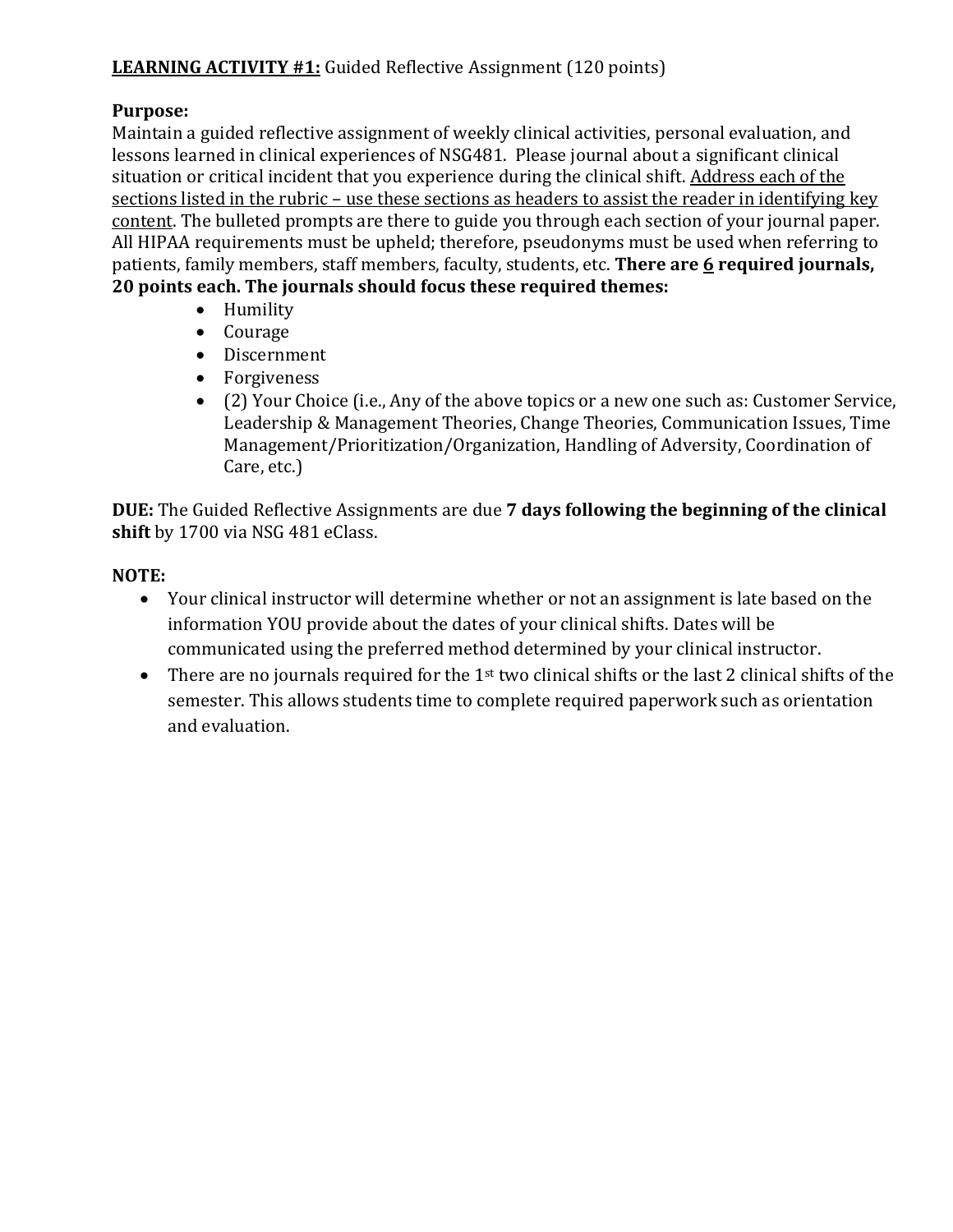# **Learning Activity: Guided Reflective Assignments (from NSG481 clinical) Rubric**

| <b>Criteria for Guided Reflective Assignments</b>                                                                                                                                                                                                                                                                                                                                                                                                                                                                                                                                                                                                                                                                                    | <b>Possible</b><br><b>Points</b> | <b>Earned</b><br><b>Points</b> |
|--------------------------------------------------------------------------------------------------------------------------------------------------------------------------------------------------------------------------------------------------------------------------------------------------------------------------------------------------------------------------------------------------------------------------------------------------------------------------------------------------------------------------------------------------------------------------------------------------------------------------------------------------------------------------------------------------------------------------------------|----------------------------------|--------------------------------|
| Cover Page: Student Name, Journal Number, Journal Theme,<br>Date of Clinical Experience, Preceptor Name, DUE Date for<br>Journal<br>(7 days after the beginning of the start of the Clinical<br>Experience)                                                                                                                                                                                                                                                                                                                                                                                                                                                                                                                          | $\mathbf{1}$                     |                                |
| Description of the Clinical Context, Clinical Experiences &<br><b>Identification of Journal Theme: Describe the following:</b><br><b>Clinical Context</b><br>What clinical day/night is this?<br>$\bullet$<br>What theme will you address in this journal?<br>$\bullet$<br>Describe the context of the unit (e.g. calm unit due to<br>$\bullet$<br>low census; short staff; post code blue, preceptor<br>change etc)<br><b>Clinical Experiences</b><br>Provide an overview of your patient assignment.<br>$\bullet$<br>What happened on this clinical shift?<br>What specific actions took place during the event?<br>(Your actions, others' actions, etc.)<br>Were there any specific or unique conditions related to<br>the event? | 4                                |                                |
| <b>Personal Reactions &amp; Evaluation of the Situation:</b><br>Description of what you were thinking and feeling. Use the<br>following questions to guide your description, as<br>applicable:<br>What were your thoughts during the event?<br>What were your feelings related to the event?<br>$\bullet$<br>Were your actions the most appropriate for this<br>particular incident? Why or why not?<br>What were the positive and negative aspects and<br>outcomes of the incident?<br>Were there aspects or influences that interfered with<br>doing a better job? What were they?                                                                                                                                                 | 5                                |                                |
| <b>Analysis of the Situation:</b><br>What personal clinical objectives did you meet today<br>and how?<br>Incorporate/Integrate two text/ATI/journal<br>theory/references into body of written clinical<br>experience. Ensure references are course textbooks and<br>pertinent topical research articles from peer reviewed<br>journals.<br>Additionally, you may use the following questions to guide<br>deeper analysis, as applicable:<br>How can you make sense of what happened?<br>At the time of the event, what guided your actions?<br>What should you have used to guide your actions?                                                                                                                                      | 6                                |                                |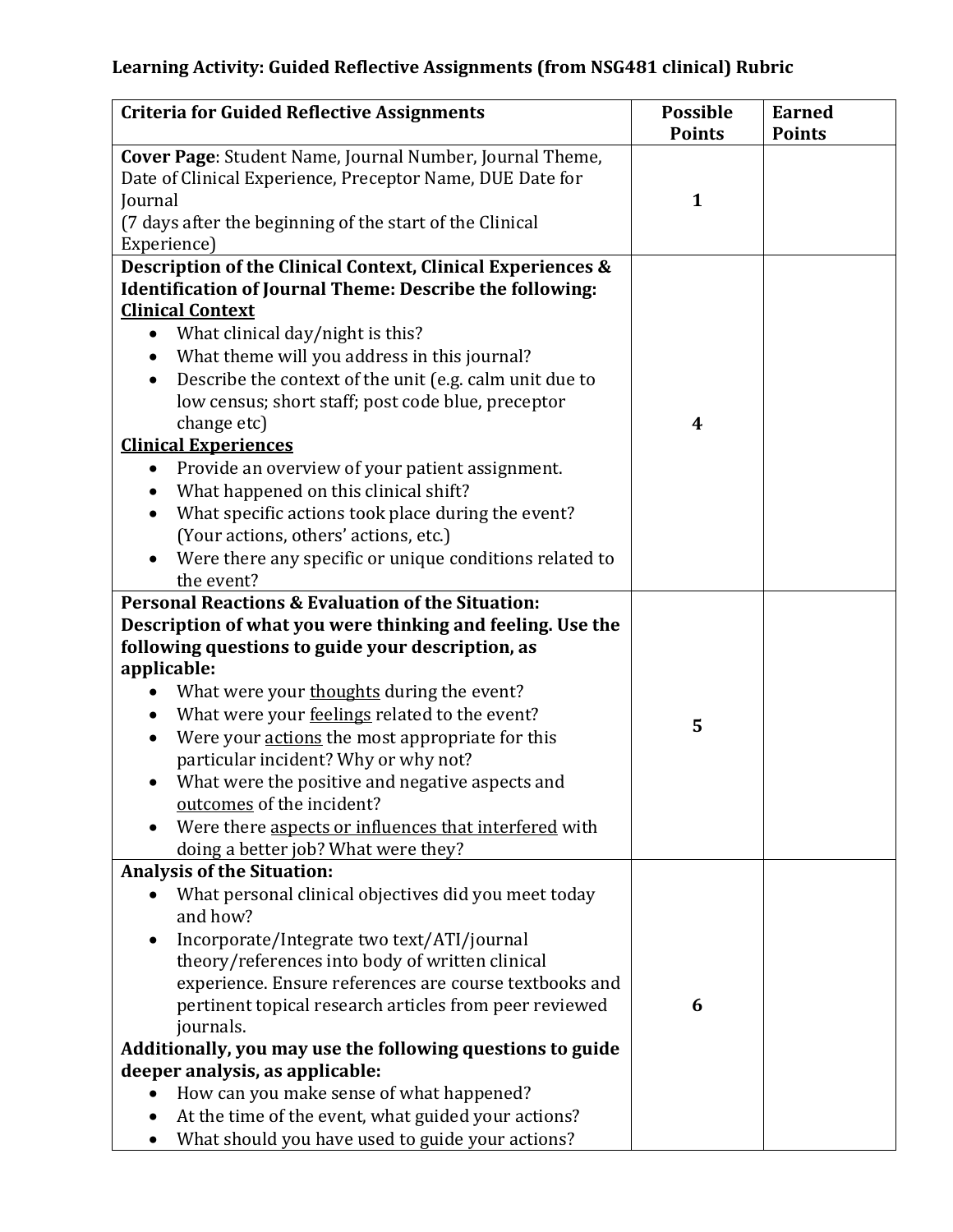| How did you use your knowledge in this situation? Did           |    |  |
|-----------------------------------------------------------------|----|--|
| you possess the knowledge and skill level needed for            |    |  |
| the event?                                                      |    |  |
| What did you learn that surprises you?                          |    |  |
| Conclusion. Identify your lessons learned, how you will         |    |  |
| incorporate what you have learned today into your               |    |  |
| nursing practice. Use the following questions to guide          |    |  |
| your conclusion, as applicable:                                 |    |  |
| What did you learn as a result of this event? What were         |    |  |
| your lessons learned today?                                     | 3  |  |
| Do you need to modify your beliefs, assumptions, and            |    |  |
| attitudes? If this event were to occur again, how will          |    |  |
| you act similarly/differently?                                  |    |  |
| How has this situation influenced your practice?                |    |  |
| <b>Professional writing:</b>                                    |    |  |
| Correct grammar/spelling                                        |    |  |
| APA (6 <sup>th</sup> edition) format: Title page, page numbers, | 1  |  |
| running head, headers, citations, references                    |    |  |
| Clearly understood.                                             |    |  |
| Total:                                                          |    |  |
| Two points will be deducted per day for late journals.          |    |  |
| DUE: The Guided Reflective Assignments are due 7 days           | 20 |  |
| following the beginning of the clinical shift by 1700 via NSG   |    |  |
| 481 eClass.                                                     |    |  |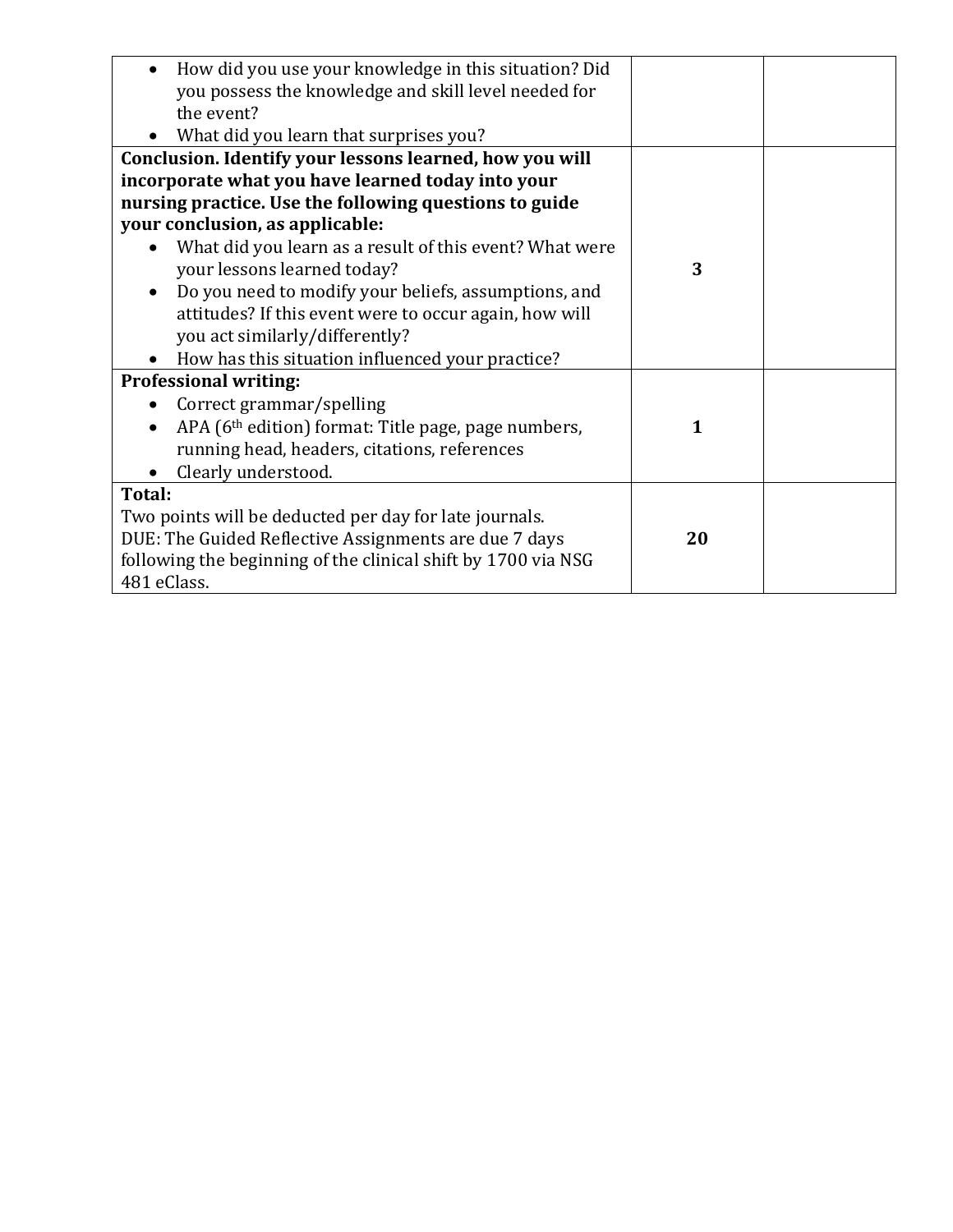#### **LEARNING ACTIVITY:** Creative Project Re-visited

#### 25 points possible

**Purpose:** To reflect and apply the Creative Project completed in NSG 150 to the vocation of nursing. Students will "revisit" their purpose and choice of the creative project completed during pre-nursing to reflect on how this project influenced or shaped their ideas for professional nursing practice.

How has the creative project changed? Moving towards transition to professional nursing practice, what does this creative project look like now as you consider the vocation of nursing?

The presentation will occur in a "speed-dating" type format. Students will have 3 minutes to present their project to their peers and will be evaluated by peers and faculty.

Presentation date per course calendar. Post evidence to LiveText by due date assigned.

For points on rubric where "Initial" criteria not met, 0 points will be given for that criterion.

| <b>Student Learning</b><br>Outcomes: Upon<br>completion of this<br>assignment, the                                                                                                                                                                                      | <b>Initial</b><br>2 Points                                                                                                                | <b>Emerging</b><br>3 Points         | <b>Developed</b><br>5 points                                                                                                                                                                                                                                                                                                                                                                                | <b>Highly Developed</b><br>6 points                                                                                                                                                                                                                                                                                                                                                                                                        |
|-------------------------------------------------------------------------------------------------------------------------------------------------------------------------------------------------------------------------------------------------------------------------|-------------------------------------------------------------------------------------------------------------------------------------------|-------------------------------------|-------------------------------------------------------------------------------------------------------------------------------------------------------------------------------------------------------------------------------------------------------------------------------------------------------------------------------------------------------------------------------------------------------------|--------------------------------------------------------------------------------------------------------------------------------------------------------------------------------------------------------------------------------------------------------------------------------------------------------------------------------------------------------------------------------------------------------------------------------------------|
| student will be able<br>to:                                                                                                                                                                                                                                             |                                                                                                                                           |                                     |                                                                                                                                                                                                                                                                                                                                                                                                             |                                                                                                                                                                                                                                                                                                                                                                                                                                            |
| 1. Modify the creative<br>project completed<br>in NSG 150 to<br>demonstrate<br>personal<br>transformation to<br>vocation of nursing<br>PLNU-<br>SON-Communicating<br>Following<br>Leading<br>Course-Communicating<br>2,3,4<br>Following 1,3<br>Leading 2<br>Essentials- | N0 points will be earned<br>No response to question(s) or<br>lack of basic content and<br>discussion<br>Submitted beyond due<br>date/time |                                     | Basic written<br>description of<br>creative project<br>then (NSG 150)<br>$\bullet$<br>now (NSG 480)<br>$\bullet$<br>reflection of the<br>$\bullet$<br>project<br>transformation<br>How has it<br>$\bullet$<br>influenced your<br>nursing vocation?<br>uploaded evidence of<br>creative project to<br><b>Canvas and Livetext</b><br>prior to 2230 on the<br>Monday, Nov 17th,<br>before presentation<br>date | Thoughtful written<br>description of<br>creative project to<br>include:<br>then (NSG 150)<br>now (NSG 480)<br>$\bullet$<br>reflection of the<br>$\bullet$<br>project<br>transformation<br>How has it<br>$\bullet$<br>influenced your<br>nursing vocation?<br>Uploaded<br>$\bullet$<br>evidence of<br>creative project<br>to Canvas and<br>Livetext by<br>11:59pm by the<br>following<br><b>Wednesday</b><br>after the<br>presentation date |
| 2. Presents in a<br>professional                                                                                                                                                                                                                                        | Includes $\leq 6$<br>of the 9                                                                                                             | Includes 7 of<br>the 9 criteria     | Includes 8 of the 9<br>criteria listed under                                                                                                                                                                                                                                                                                                                                                                | Includes $(n=9)$ :<br>- Arrives in a timely                                                                                                                                                                                                                                                                                                                                                                                                |
| manner using<br>verbal and non-<br>verbal<br>communication                                                                                                                                                                                                              | criteria listed<br>under highly<br>developed                                                                                              | listed under<br>highly<br>developed | highly developed                                                                                                                                                                                                                                                                                                                                                                                            | manner<br>- introduction of self<br>-speech clear and<br>non-rushed                                                                                                                                                                                                                                                                                                                                                                        |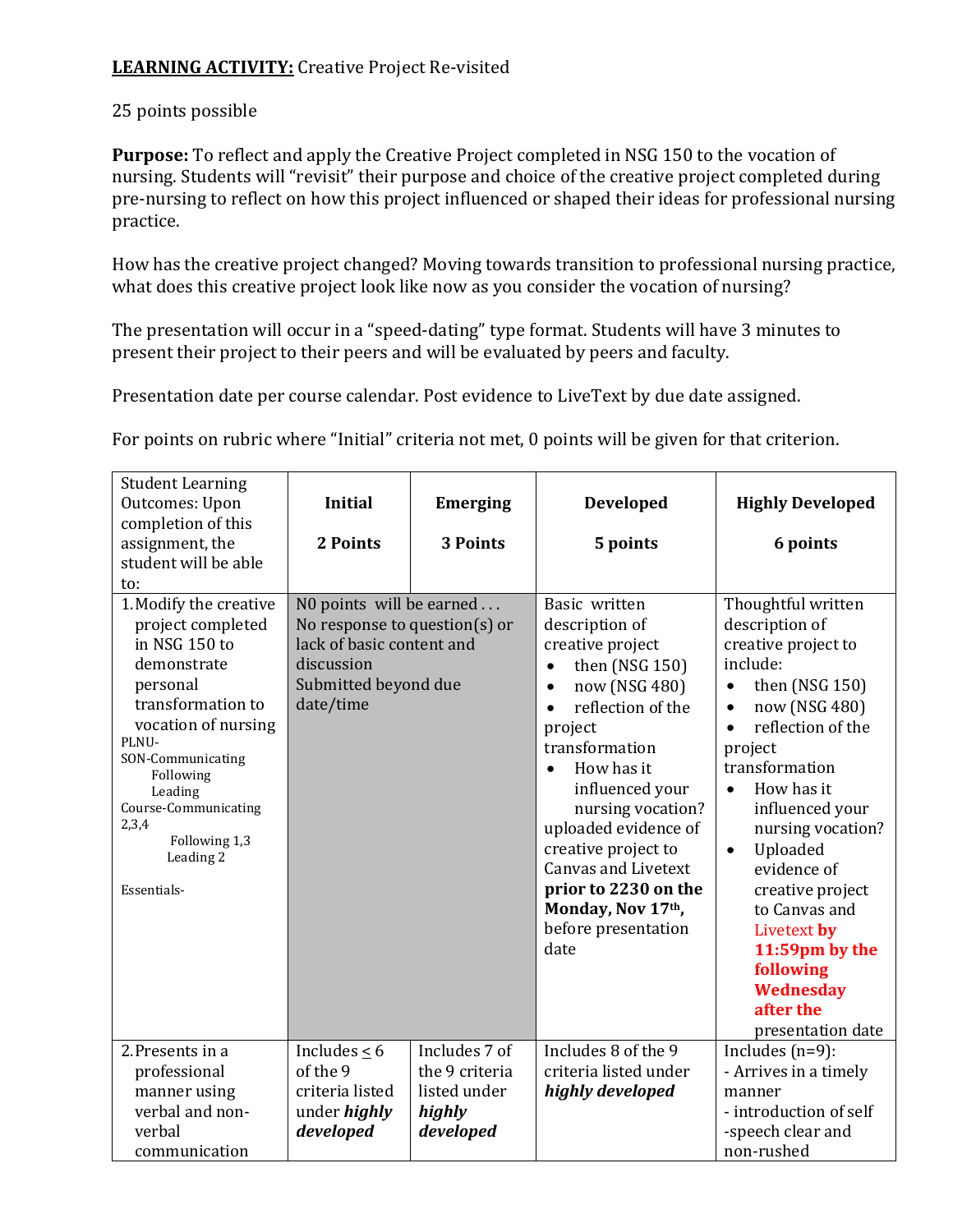| evaluation                      |                                |                     | out, constructive      |
|---------------------------------|--------------------------------|---------------------|------------------------|
| 4. Participates in peer         |                                |                     | Provides well-thought  |
|                                 |                                |                     | - No visible tattoos   |
|                                 |                                |                     | styled and neat        |
|                                 |                                |                     | unadventurous,         |
|                                 |                                |                     | - Hair is              |
|                                 |                                |                     | lobe                   |
|                                 |                                |                     | earrings to the ear    |
|                                 |                                |                     | one pair of stud       |
|                                 |                                |                     | jewelry is worn. Only  |
|                                 |                                |                     | - Conservative         |
|                                 |                                |                     | not visible            |
|                                 |                                |                     | - Undergarments are    |
|                                 |                                |                     | non-denim              |
|                                 |                                |                     | -Slacks/pants are      |
|                                 |                                |                     | above the knee         |
|                                 |                                |                     | more than 2 inches     |
| Essentials                      |                                |                     | - Skirt length is no   |
| Leading 1,2                     |                                |                     | midriff                |
| Following 1,2,3                 |                                |                     | cleavage, chest or     |
| Communicating<br>2,4            |                                |                     | - Shirts do not expose |
| Course-Caring 1,2,3             |                                |                     | flip-flops or sandals  |
| Leading                         |                                |                     | and socks/hose, no     |
| Following                       |                                |                     | - Closed-toe shoes     |
| Communicating                   |                                |                     | clothing               |
| SON-Caring                      |                                |                     | and loose-fitting      |
| PLNU-                           |                                |                     | -Clean, wrinkle-free   |
| manner                          | basic content and discussion   | included 7-8 of 9   | included:              |
| professional                    | Response to question(s) lacked | was worn and        | was worn and           |
| 3.Dresses in a                  | N0 points will be earned       | Professional attire | Professional attire    |
|                                 |                                |                     |                        |
|                                 |                                |                     |                        |
|                                 |                                |                     | minute time frame      |
|                                 |                                |                     | -stays within the 3    |
| Essentials                      |                                |                     | - eye contact engaging |
| Leading 1,2,3                   |                                |                     | and/or speech fillers  |
| Following 1,2                   |                                |                     | -avoids "um", "like",  |
| 2,3,4                           |                                |                     | verbiage               |
| Leading<br>Course-Communicating |                                |                     | -professional          |
| Following                       |                                |                     | environment            |
| SON-Communicating               |                                |                     | -professional setting/ |
| PLNU-                           |                                |                     | -professional attire   |

**LEARNING ACTIVITY:** Tell the Story Revisited – Video & Mock Interview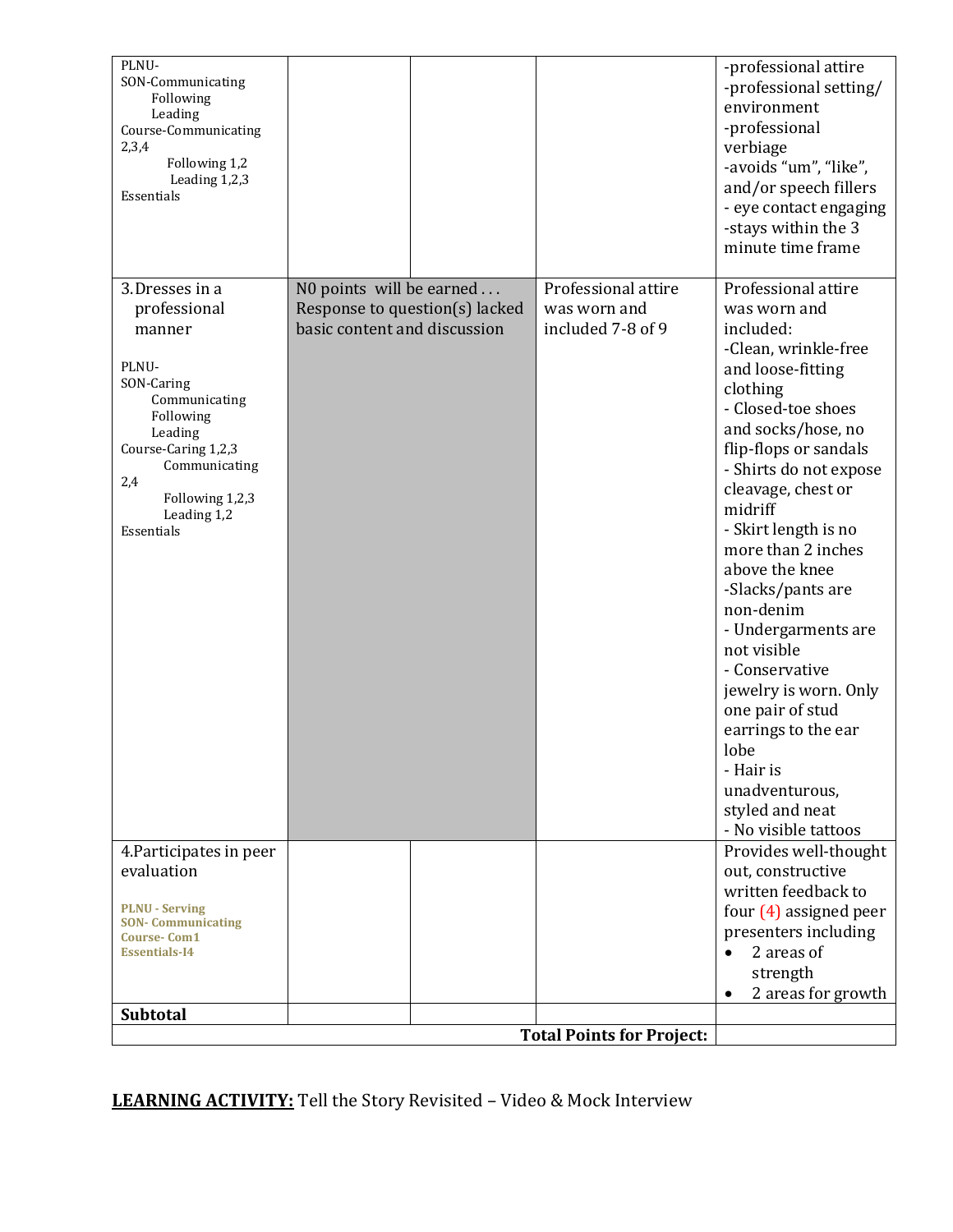**Due Date:** The **Friday prior to your assigned class date**. Upload functional video link to Canvas by 2300pm.

| <b>Video Due Date</b> | <b>Mock Interview Date</b> |
|-----------------------|----------------------------|
| Group 1: February 17  | Group 1: February 22       |
| Group 2: February 24  | Group 2: March 1           |

#### **Points Possible:** 30 points

**Purpose:** Similar to the Tell the Story assignment from NSG 150, this assignment now asks you to Tell Your Story as you move to professional nursing practice. The student will produce a 2 minute video that will include: an introduction of self, areas for growth, why you choose nursing as your vocation and your mission as a person and as a nurse. This video should capture the essence of who you are, why you want to be a nurse and how you will make a difference. Vocation is much more than a job or a career. Vocation is a calling, commitment, a passion, and a motivation to make a difference in the lives of those in your trust.

Students will be placed into groups for the purpose of identifying a particular panel group of students to present on a particular date. Community members (nurses from the community) will be present to provide feedback and to pose some practice interview questions to the students. This is an invaluable opportunity to learn how to present yourself in public as well as to interview.

Class will be conducted as follows:

- 1. Students will upload a functional link to their video on Canvas the Friday prior to class (by 2300). Be sure the link works and that the volume on the video is loud enough that those watching can understand what you are saying. If you are posting it privately, be sure to ensure your viewers have permission! Do not email the video to Professor Sloan!
- 2. Students presenting will arrive on time to class and should come in professional dress (look like you are going to interview because you never know if someone from the Community Panel might truly be interested in hiring you!).
- 3. Students and community members will view your video's prior to the panel time.
- 5. The panel of students will be led through a dialogue/discussion by nurses from the community as well as Dr. Sloan and Dr. Almonte. The nurses will share their overall impressions, ideas, and thoughts.
- 6. This is a valuable time of dialogue. Students who are on the panel should come prepared with at least 3 questions to ask their community members. These questions should be submitted on Canvas the Monday prior to class (by 2300).
- 7. Time will be given to allow panel members as well as fellow peers in the audience to ask questions of community members and to discuss questions one-one-one at the end of class.
- 8. The grading rubric provided in Canvas should be used as a guide for creating the contents of the video as this is what students will be graded on.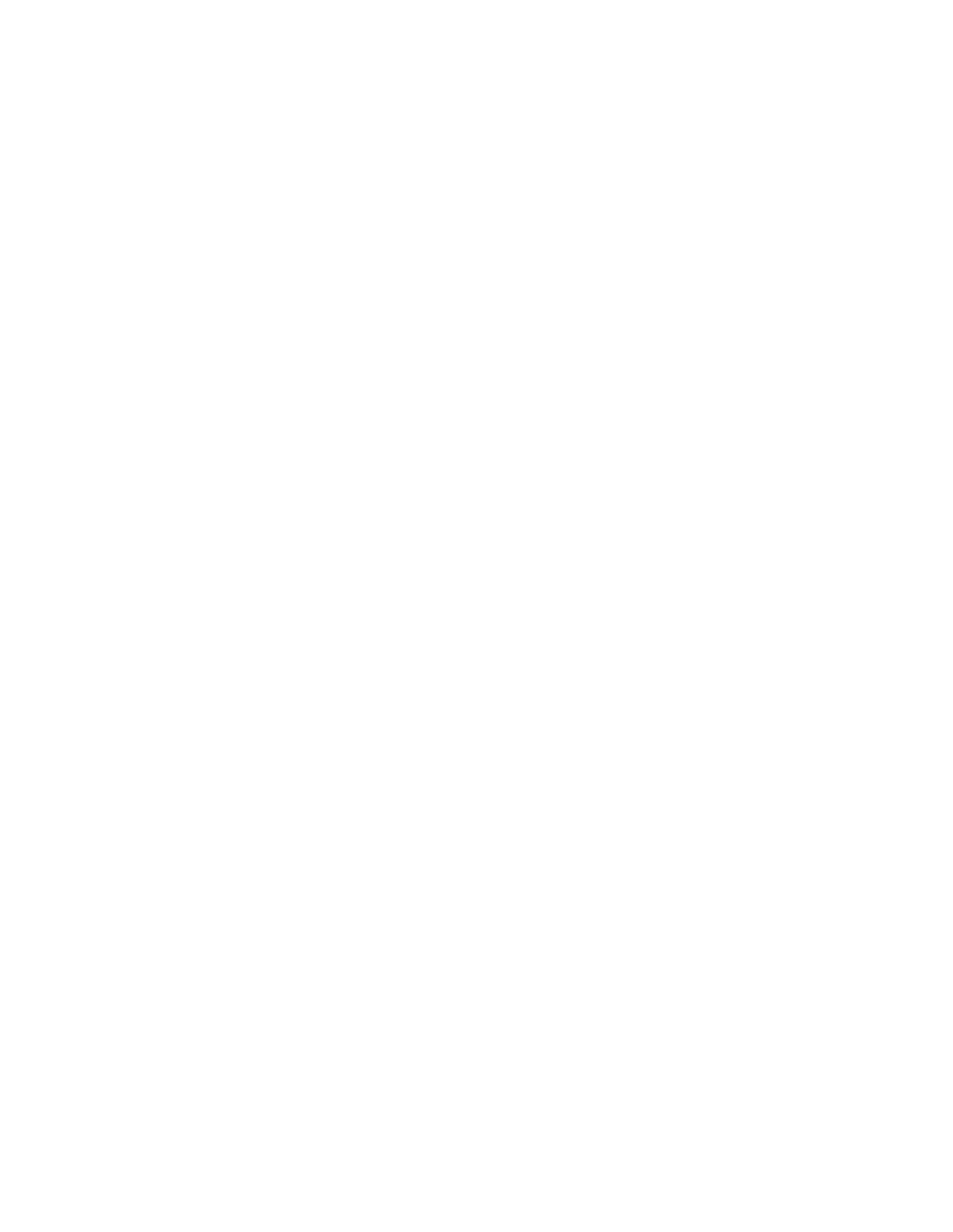# **Wednesday, January 18, 2018**

TOPIC: "Working Towards Shalom"

**Student Learning Outcomes:** Upon completion of this class, using assigned readings, classroom discussion and activities, the student will be able to:

- 1. Incorporate ethics and values as essential to providing care and compassion to all people.
- 2. Verbalize the importance of following rules and guidelines established by regulatory agencies as critical to quality and safety in clinical practice.
- 3. Articulate how holistic care is the highlight of professional nursing practice.

#### **Preparation:**

**Text:** Shelly & Miller, Chapter 10, "Working Towards Shalom"

# **Wednesday, February 1, 2017**

**\_\_\_\_\_\_\_\_\_\_\_\_\_\_\_\_\_\_\_\_\_\_\_\_\_\_\_\_\_\_\_\_\_\_\_\_\_\_\_\_\_\_\_\_\_\_\_\_\_\_\_\_\_\_\_\_\_\_\_\_\_\_\_\_\_\_\_\_\_\_\_\_\_\_\_\_\_\_\_\_\_\_\_\_\_\_\_\_\_\_\_\_\_\_\_\_\_**

TOPIC: Course Introduction StrengthsQuest Retake

**Student Learning Outcomes:** Upon completion of this class, using assigned readings, classroom discussion and activities, the student will be able to:

- 1. Identify your current top 5 strengths by retaking StrenthsQuest.
- 2. Identify how your strengths have or have not changed since you initially took the assessment.
- 3. Analyze your strengths as they apply to your career choice.
- 4. Analyze how SQ results can be applied to everyday life and career.
- 5. Write a draft mission statement.

**Preparation**: You will receive an email with a StrengthsQuest retake code and instructions on how to accomplish the retake. Complete the entire StrengthsQuest Assignment in Canvas by Wednesday, January 25, 2017.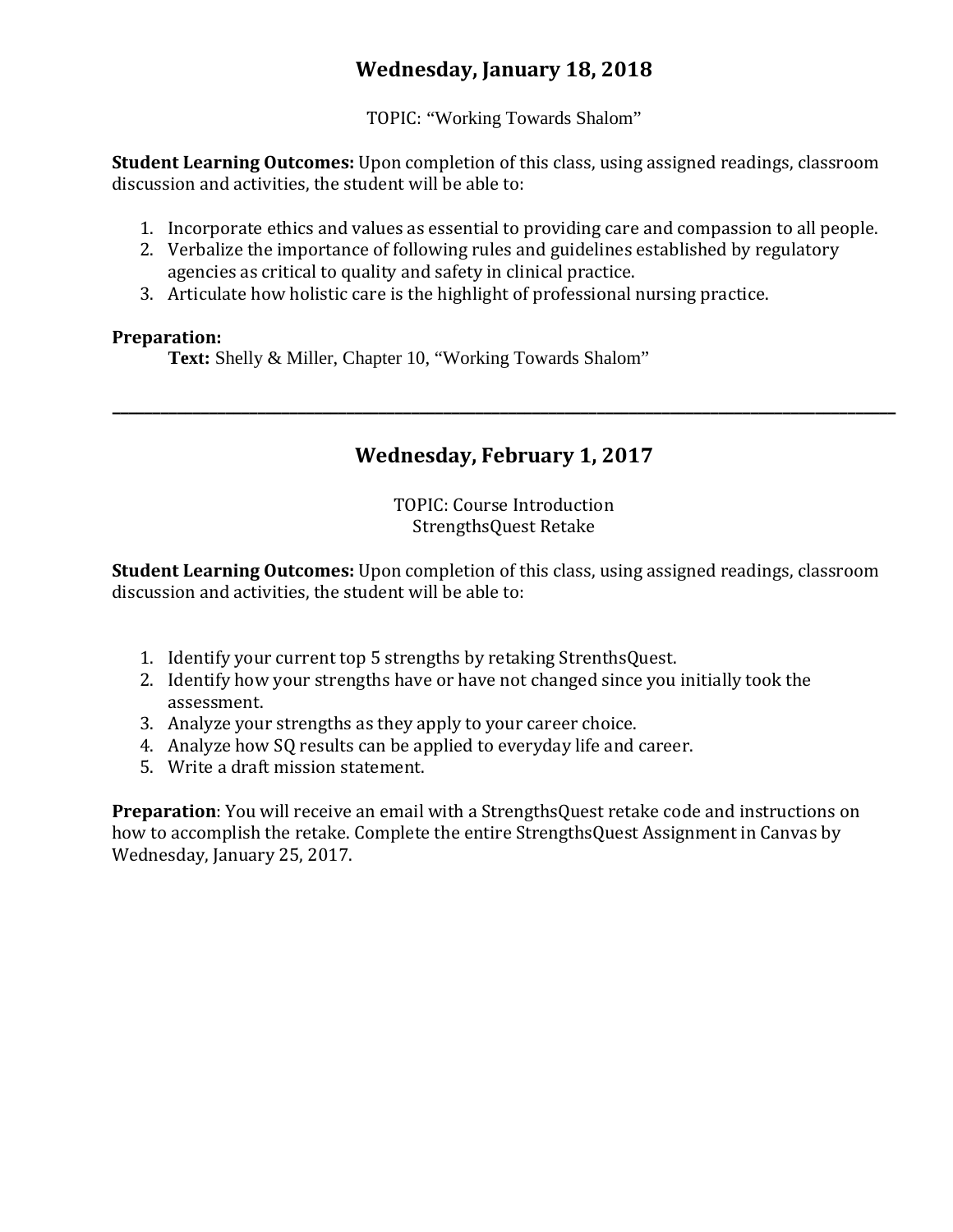# **Wednesday, February 8**

TOPIC: Creative Project Revisited

Student Learning Outcomes: Upon completion of this class, using assigned readings, classroom discussion and activities, the student will be able to:

- 1. Reflect upon the changes in their own vision and understanding of nursing as a profession.<br>2. Explore how understanding of SON Program Values (Faithfully's) have changed.
- 2. Explore how understanding of SON Program Values (Faithfully's) have changed.<br>3. Create a project (or re-design the old project) that assists you in reflecting upon
- 3. Create a project (or re-design the old project) that assists you in reflecting upon how your vision of nursing and your call (if you have one) have evolved during your time in the program.
- 4. Present your project to your peers and participate in meaningful peer review process.<br>5. Evidence of this project will be uploaded into LiveText.

**\_\_\_\_\_\_\_\_\_\_\_\_\_\_\_\_\_\_\_\_\_\_\_\_\_\_\_\_\_\_\_\_\_\_\_\_\_\_\_\_\_\_\_\_\_\_\_\_\_\_\_\_\_\_\_\_\_\_\_\_\_\_\_\_\_\_\_\_\_\_\_\_\_\_\_\_\_\_\_\_\_\_\_\_\_\_\_\_\_\_\_\_\_\_\_\_\_\_\_\_\_\_\_\_\_\_**

Evidence of this project will be uploaded into LiveText.

**See Required Learning Activity:** Creative Project Revisited for specific directions/grading rubric.

# **February 22 and March 1**

TOPIC: *Tell the Story (Video & Mock Interviews)*

**Student Learning Outcomes:** Upon completion of this class, using assigned readings, classroom discussion and activities, the student will be able to:

- 1. Reflect on perceptions while in NSG 150/250 regarding the vocation of nursing
- 2. Describe learned realities regarding the vocation of nursing to this point.
- 3. Share your personal/professional mission.
- 4. Use verbal and nonverbal information to *Tell The Story*
- 5. Respond to questions from community members in a professional manner.
- 6. Upload evidence of this project/revisited project to LiveText

**See Required Learning Activity:** Tell the Story Revisited for specific directions/grading rubric.